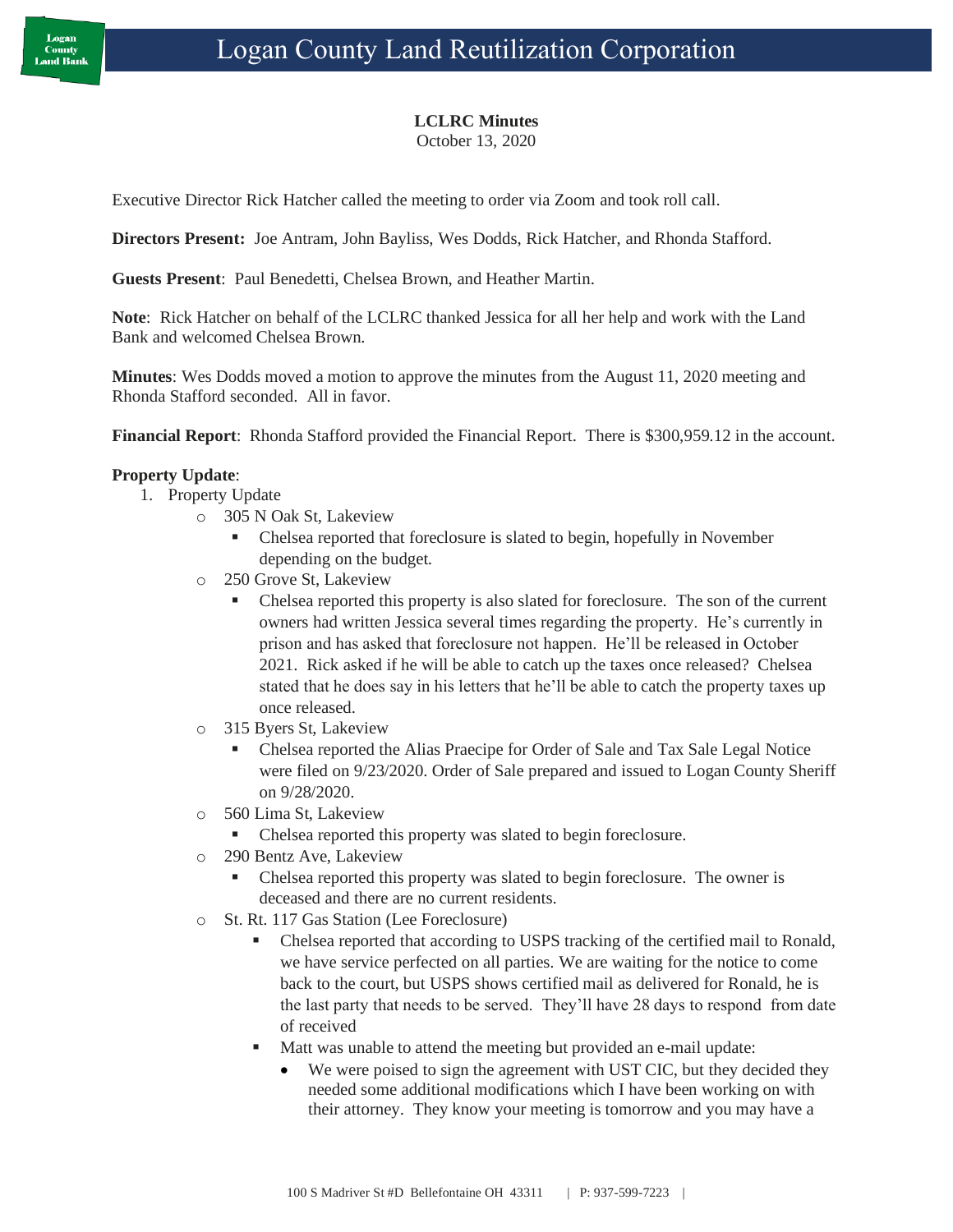document to sign tomorrow or maybe not. Please ask for authorization to with motion and vote to sign the agreement when finalized (it is worth noting that this has already been authorized by vote of the board, but it wouldn't hurt to confirm it approval again). The Lee tax foreclosure is pending, and Chelsea can give an update on the status of that case at the meeting. When the UST CIC agreement is signed, this is the breakdown on the estimated costs:

- o This agreement requires the initial deposit of \$3,000 for the class C testing, and a deposit of \$5,000 to UST CIC for legal fees, and if the class C testing is release is confirmed then \$8,000 to BJAAM, then if the grant is approved \$15,000 to USTCIC.
- o \$3,000 Class C release testing
- o \$5,000 initial deposit for legal fees to USTCIC
- o \$8,000 Phase I to BJAAM
- o \$15,000 Grant Admin fee to USTCIC
- o Total \$31,000
- Jamie Sisto advises that the \$8,000 may be able to be reimbursed thought the grant if awarded, but Land Bank cannot count on getting any of these costs back. Some of the costs may be able to be recovered if land bank gets the property back after the remediation is completed, but again, Land Bank shouldn't count on getting anything back as disposition options may be limited. Also: It is worth noting that to get this testing process going asap, we may have to spend the \$8,000 (3+5) initially, and then the property would sell to a third party at the tax foreclosure sale. In that event, I think the 3k would be a cost of the testing, but some or all of the 5k may be able to be refunded if it hasn't been used by UST CIC. The Clerk likely has an outstanding court costs balance too. This amount will be an additional expense for this project. Since Land Bank is coming up with the other funds to facilitate the remediation, I am not sure Land Bank should have to reimburse the clerk too (although Land Bank has done this on other cases, it is not statutorily required). If there are ultimately more net proceeds from disposition after reimbursing the land bank expenses, then Land Bank may evaluate the amounts the clerk had to absorb at a later date – but this is impossible to forecast at this point. Lastly: This has been a time-consuming matter (more so than other land bank matters) and I am tracking our time on this issue. I may need to submit a billing for work on this project. We can evaluate this as we watch the progress on this matter, but I wanted to mention again to the board, so this isn't a surprise.
- John Bayliss moved a motion to authorize Rick Hatcher to enter the mass servicing agreement and authorize the expenditure of the initial \$3,000 under the mass servicing agreement and to pay any other administrative costs in the matter servicing agreement or tax foreclosure and Joe Antram seconded. All in favor.
- Rick asked Rhonda to check with the Clerk for the outstanding costs associated with this property. The hope will be to sell this property in the future and recoup loss down the road.
- o Cooper Avenue
	- Chelsea reported a title search has been requested. The title work is being completed by Doug Smith. Rick stated we'll continue to stay up to date and hopefully get that situation resolved.

## **New Business**:

1. 11259 Kickapoo Path one-year extension requested